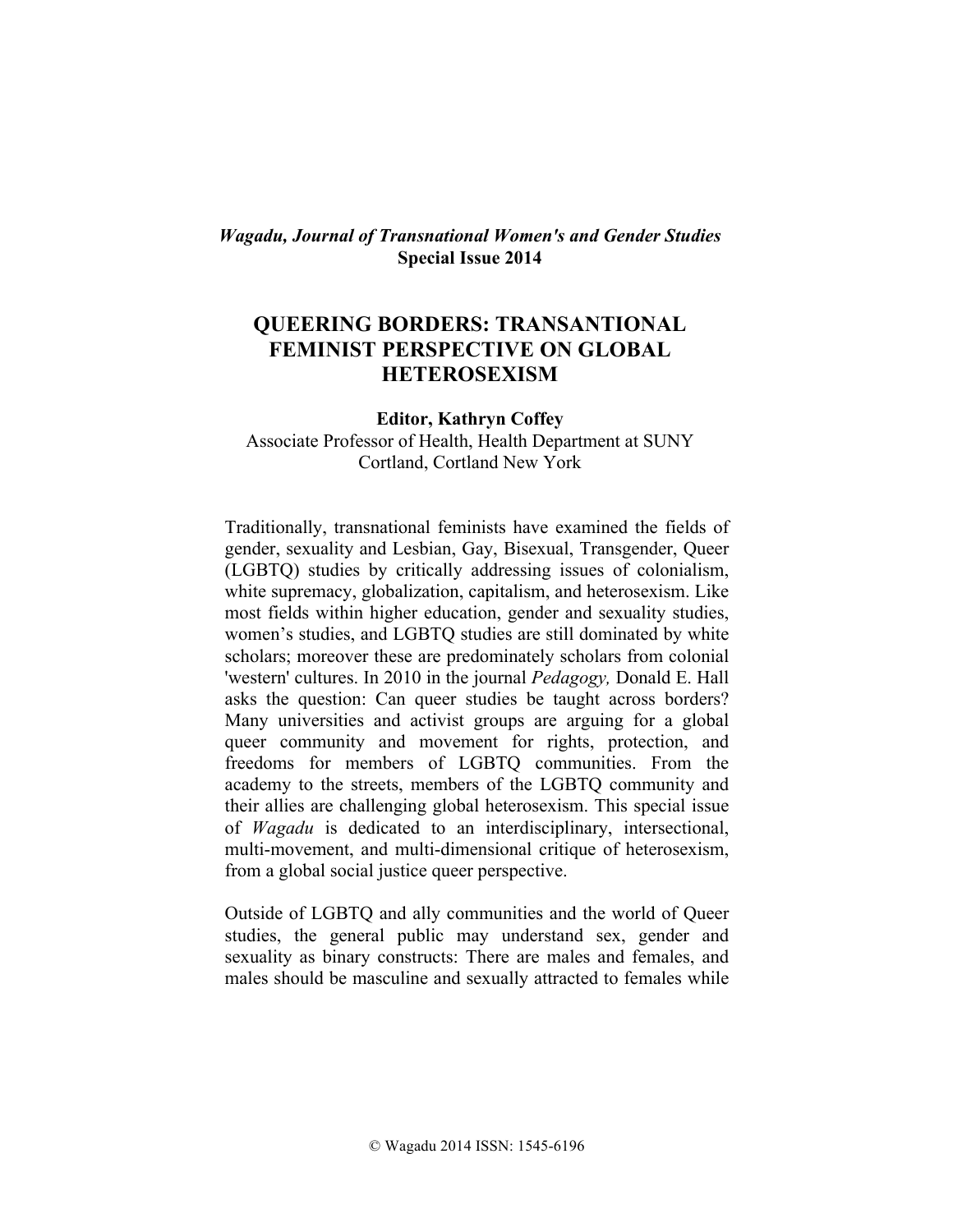females should be feminine and sexually attracted to males. Even within Queer studies, some scholars have chosen to hold on to the binary of gay and "straight" identity but over time, Queer studies has created an intentional shift from the binary to a more intentional fluidity within gender and orientation. Scholarly journals, including *Wagadu*, purposefully publish manuscripts that embody this notion of fluidity and intersectionality of gender and orientation. These fluid and multidimensional constructs include male, female, cisgender, trans\*, which can include transgender, transsexual, gender queer and gender fluid, intersexual, gay, lesbian, bisexual, pansexual, asexual and heterosexual. Among LGBTQ communities and scholars, there is still a debate about whether to include the T and Q in the acronym. The varied trans\* community often has different concerns and needs as the gay community. And queer, a term reclaimed from a derogatory slur, to that of pride, can be used as an overarching label that encompasses anyone with non-conforming gender identity and/or sexual orientation. Hall (2010) considers the challenge of defining the term queer as it can be used as a broad social identifier or a term based in poststructuralist theory. Others have transformed and expanded *queer* to be inclusive of the interrelationship of gender, race and class. Building on E. Patrick Johnson's (2001) use of the term "*Quare*" as an alliteration of queer and queer theory to include race and class, Lee (2003) coins the term "*kuaer*" as a "transliteration, using the pinyin system, of two Mandarin Chinese characters *kua* and *er*" (p. 165). Unlike much of queer theory, Lee's kuaer theory is race-conscious, womanist and transnational. These additions speak to the critiques of queer theory being by and about a homogenous population.

Heteronormality and heteronormativity are prejudices that favor heterosexuality as the norm and have a biased against those in the queer community. Heteronormality/heteronormativity is the view that all humans are either male or female in gender and sex, and that biological sex, sexual orientation, gender identity and gender roles are in alignment from a heterosexual point of view.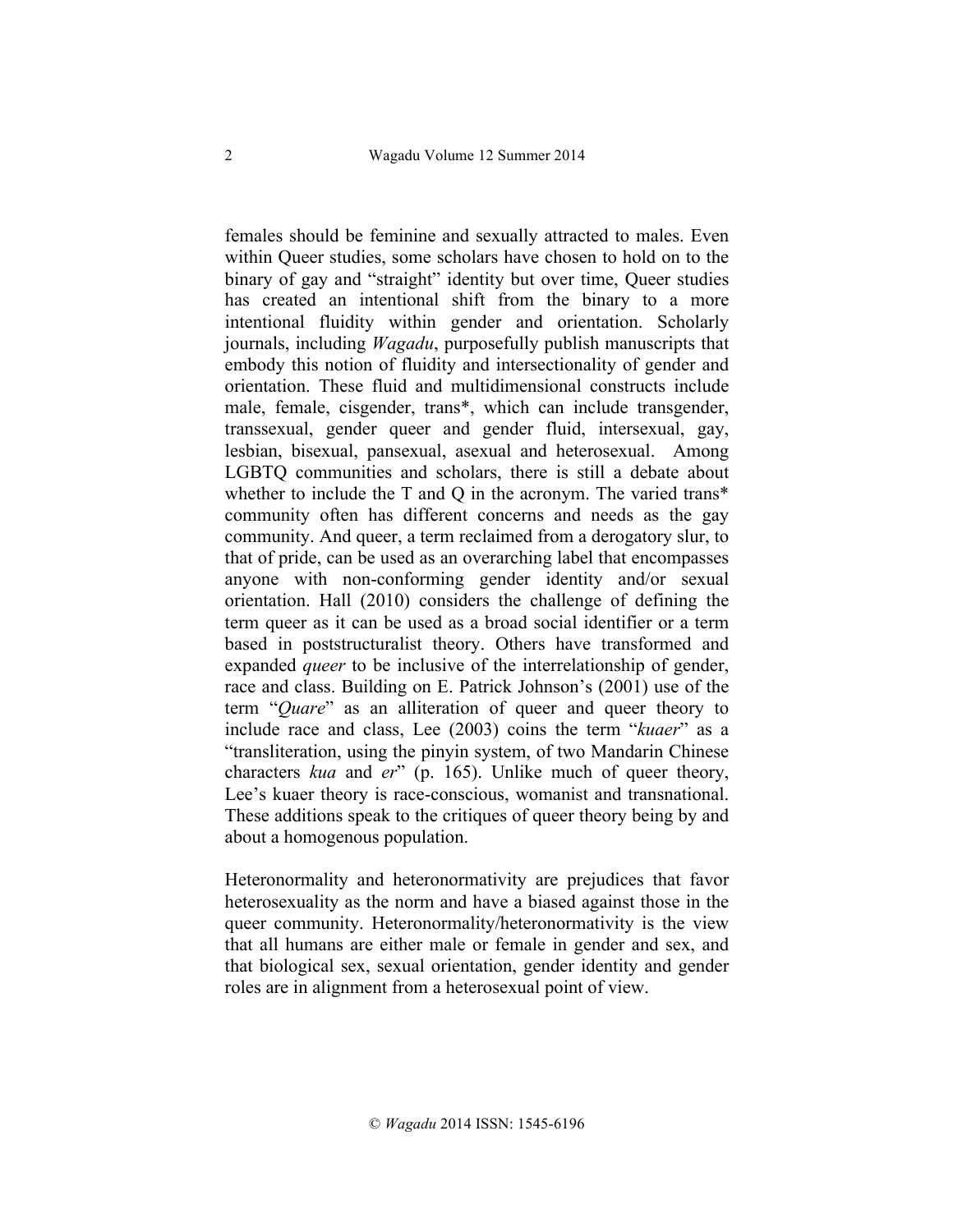In this Special Edition of *Wagadu*, we explore the concept of a global queer community and examine multiple critiques of institutionalized heterosexism starting with the analysis of changing meanings of same sex desire in China, to challenging heterosexist U.S. immigration laws. We then examine the notion of metronormativity in Central New York and heteronormativity in China and Jamaica through a queer reading of *The Pagoda.* Lastly, we study U.S. college students' attitudes toward the LGBTQ community and explore heterosexism in public school curricula.

Within this volume, Tiantian Zheng gives an historical account of same-sex desire and it's changing meanings in homoerotic romance in China in her article "Contesting Heteronormality: Recasting Same-sex Desire in China's Past and Present." Zheng demonstrates that culture and political context produce sexual meanings and practices. From the imperial period, Republican era, Maoist times, and the post-socialist era, she links the past to the present as she works to contest the current discourse of heteronormality.

In more recent times, dating back to the year 2000, marriage equality is federally sanctioned in 17 countries globally. In the U.S. there has been the repeal of the "Don't Ask, Don't Tell" legislation and States are falling like dominoes to legalize marriage equality, with 18 states currently having full marriage equality. However, in Russia and Uganda, there is a new push to spread legalized and institutionalized homophobia including encouraging violence against gays and lesbians. Other countries such as Dominica, Italy, Yemen, Jamaica and other African countries such as Nigeria and Zimbabwe have varying formal laws and social stigmas against homosexuality. This begs the question, how can multiple nations come to such opposing conclusions about the LGBTQ community?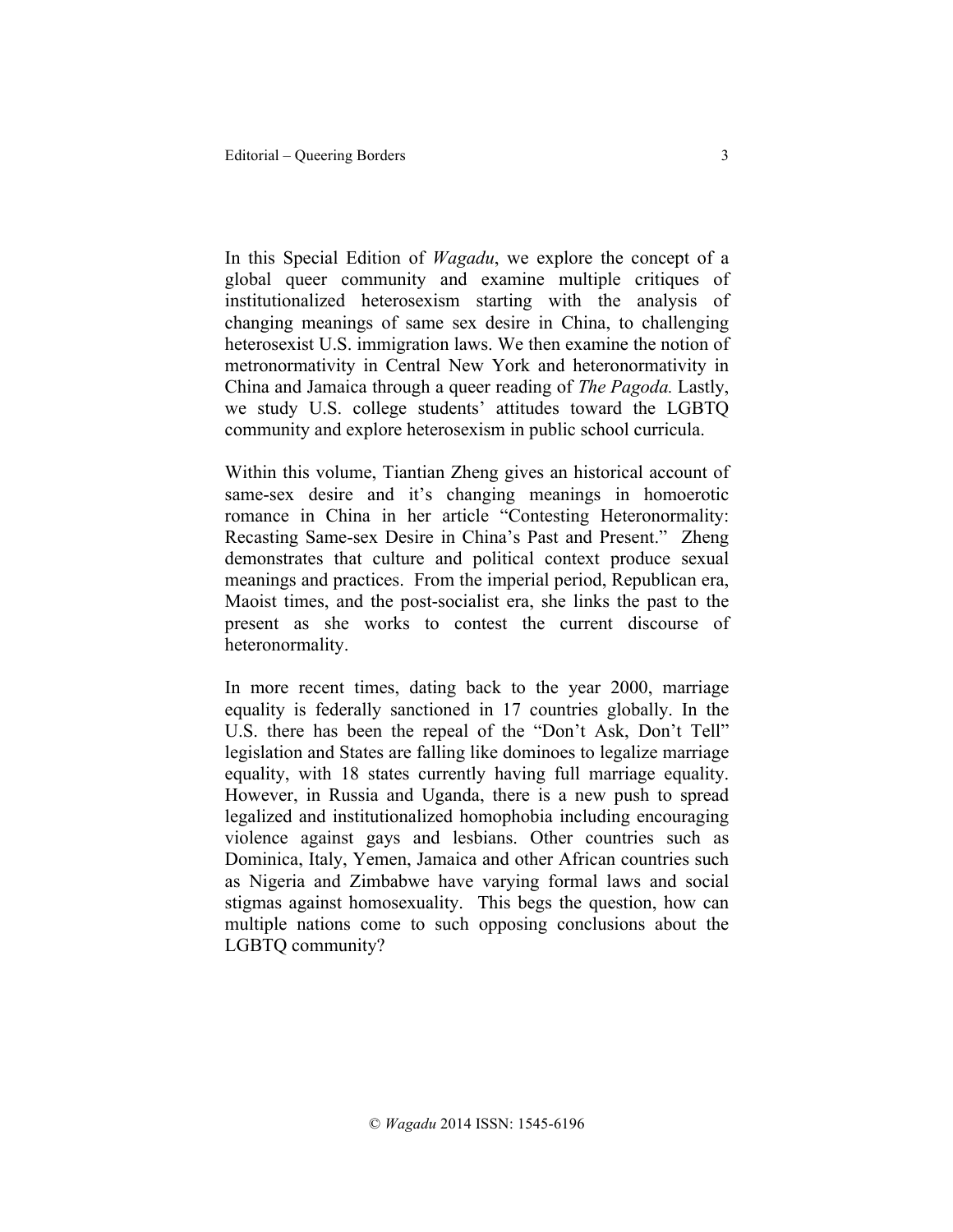When examining this issue from a more wide-ranging, socioecologic perspective, Sykes-Kelleher discusses how the currant global governance system, run by dominant nations, controls less dominant nations by "fear and force" (2012, p. 13). She cites de Sousa Santos' view that those dominant nations create the nonexistence of the dominated by multiple means including "the classification of people that normalizes differences and hierarchies enables racial and sexual classifications, for example, to be used as means of exclusion and to create dominator societies" (as cited in Sykes-Kelleher, 2012, p. 14). Using ideas from the Unrepresented Nations and Peoples Organisation (UNPO), Sykes-Kelleher suggests that an equitable governance system is possible by shifting from the current neoliberalism to the more equitable neohumanism paradigm. This would in turn decrease the hierarchies of sexual classifications.

Jackson (2009) echos Hall (2009) and LeBlanc (2013) regarding the emergence of a global queerness or a global queer presence which often stems from a Western (mostly U.S.) influence that does not appreciate the diversity of queers and queer communities across the globe. However, he describes cultural globalization and the existence of certain global elements of a queer community that are evident in very different cultures across the globe. Jackson (2009) focuses on capitalisms playing a role in global queerness starting at the local level, moving to the national and lastly the transnational level. He contends, however, that a postmodern rhetoric is focused on the promotion of global queerness to the detriment of local uniqueness. Jackson recognizes the importance of capitalism's impact on the local culture and performance of queerness, while at the same time, he appreciates the reciprocal effect of local agency and how that builds global queerness (Jackson, 2009).

In 2007, Puar developed the concept of "homonationalism" which is "understanding the complexities of how 'acceptance' and 'tolerance' for gay and lesbian subjects have become a barometer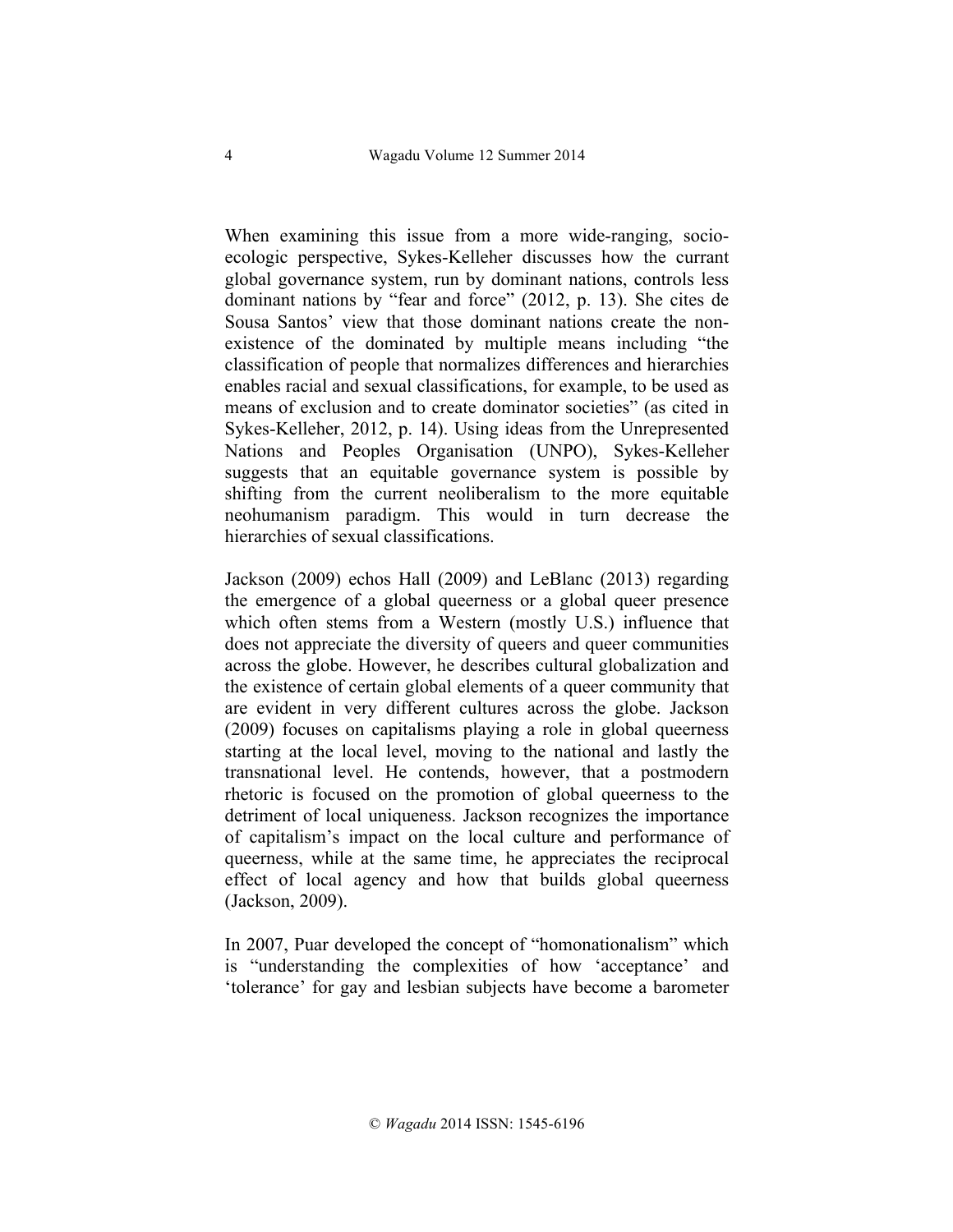by which the right to and capacity for national sovereignty is evaluated" (p. 336). However, in her 2013 work "Rethinking Homonationalism" Puar reiterates and rethinks the concept:

Homonationalism, thus, is not simply a synonym for gay racism, or another way to mark how gay and lesbian identities became available to conservative political imaginaries; it is not another identity politics, not another way of distinguishing good queers from bad queers, not an accusation, and not a position. It is rather a facet of modernity and a historical shift marked by the entrance of (some) homosexual bodies as worthy of protection by nation-states, a constitutive and fundamental reorientation of the relationship between the state, capitalism, and sexuality. To say that this historical moment is homonational, where homonationalism is understood as an analytics of power, then, means that one must engage it in the first place as the condition of possibility for national and transnational politics (p. 337).

To further explain, Puar uses the example of Israel and Palestine: Israel practices homonationalism by encouraging LGBTQ rights of some Israeli's (pinkwashing) while increasing segregation of Palestinians. The U.S. assists in this pinkwashing through financial support, but more specifically by political capital and financial resources that invest in Israel. "U.S. settler colonialism is inextricably intertwined with Israeli settler colonialism. Through their financial, military, affective, and ideological entwinement, it seems to me that the United States and Israel are the largest benefactors of homonationalism…" (Puar, 2013, p. 338).

In this volume of *Wagadu*, Alix Olson examines the discourses surrounding the push for the Uniting American Families Act and how the Act is influencing the current path of homonational citizenship. In "Queer(y)ing Permanent Partnership," Olson draws on Puar's conception of homonationalism to position current LGBTQ immigration advocacy within the broader set of neoliberal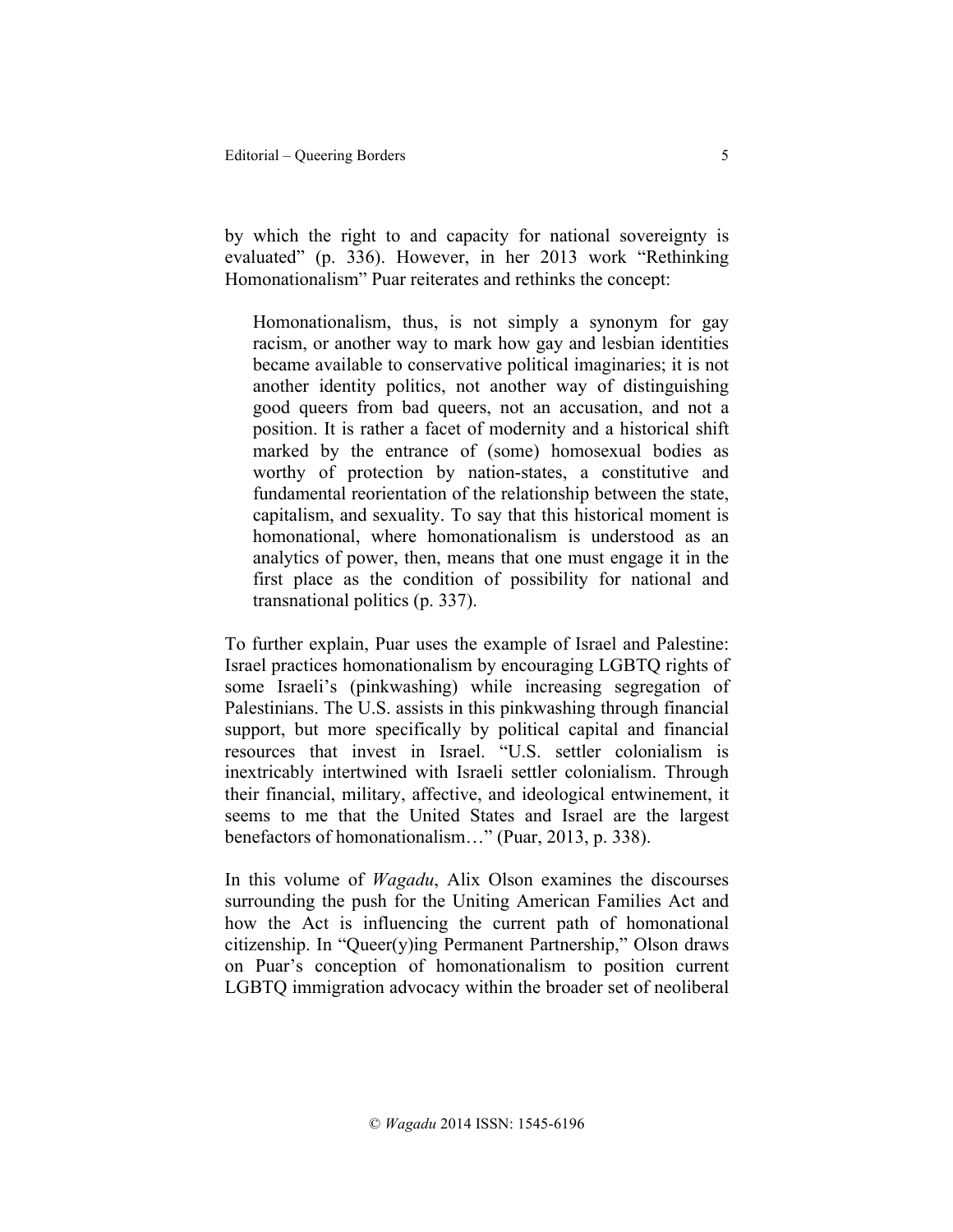assimilationist practices. Olson's aim is to continue the dialogue to conceptualize alternatives to the alienating production that are part of the current immigration reforms.

In 2013/14, prior to and during the Sochi Winter Olympic Games, there was a global, albeit significantly Western, adverse response to Russia's legislation that banned propaganda of non-traditional sexual relationships. Western LGBTQ rights advocates came together to protest the hosting of the Games in Sochi because of the legislation and its inequitable effect on gay Olympians and fans in Sochi.

With the 2012 law, banning gay pride parades results in a lack of mainstream visibility of the LGBTQ community in Russia. LeBlanc (2013) suggests that support from a global community does not necessarily improve life for LGBTQ Russians. He suggests that the Western approach (which is often mistaken for the *global* approach) in advocating for LGBTQ rights is not necessarily efficacious in the Russian culture because, using the LGBTQ community as a scapegoat, the Russian government positions gays as a threat to the Russian culture. Heller (2007) suggests that the Russian resistance to LGBTQ rights is yet another force that holds the Russian culture together which in turn continues homophobia and heteronormativity (as cited in LeBlanc, 2013). According to LeBlanc, it is "a politically useful time for the imaginative global LGBTQ community to demonstrate national and transnational ties against the goliath Russian homophobia." However, that demonizes Russia, which is hypocritical of some self-purported liberal and gay-friendly Western states whose LGBTQ citizens still do not have equal rights. "The insistence of one's nation's 'gay-friendly, tolerant, and sexually liberated society' enacts pro-national, pro-Western, and anti-Othering scripts that continually (re)produce the Other as intolerant, sexually repressed, and uncivilized" (LeBlanc, 2013, p. 7). This suggests that if they (Russians) are not like us (Western states), they are archaic and not respectable.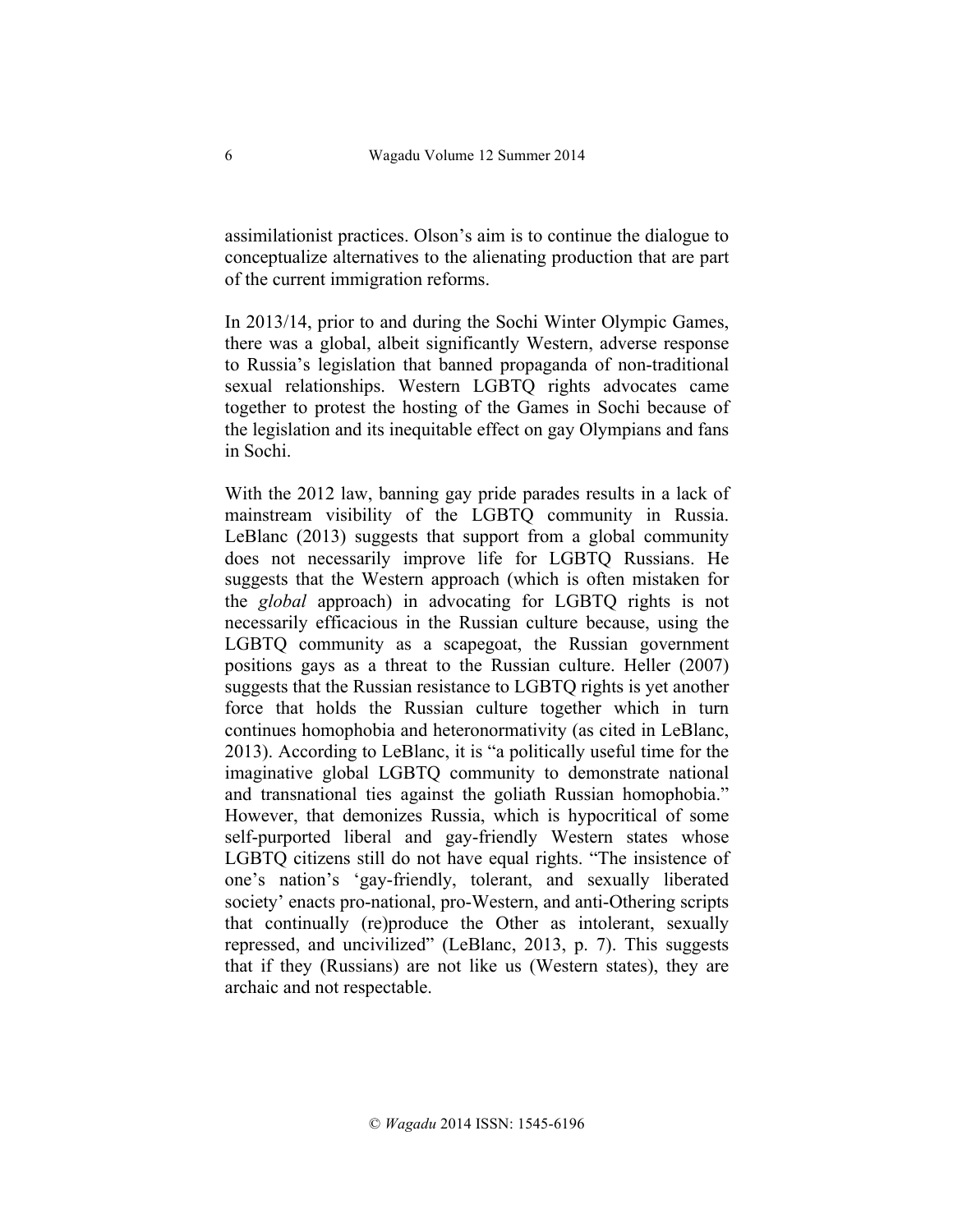In this edition of *Wagadu,* Sean Wang uses a vignette to discuss queer visibility and political organizing in central New York and uses literature on sexuality and space to sketch out the production of metronormativity. In "Encountering Metronormativity: Geographies of Queer Visibility in Central New York," he suggests that when coming out of the closet, one moves to a city to be amongst like-minded peers. There is a stigma against rural areas in that they are not as LGBTQ friendly and therefore are seen as antiquated and not good enough for LGBTQ individuals to reside. He uses this discourse of metronormativity to examine how LGBTQ individuals in Central NY "articulate their sexuality in relations to their place and the dominant sexual politics in the U.S."

Also using the framework of literature, Minjeong Kim reads Patricia Powell's novel *The Pagoda*, through a queer lens using the theoretical model of David Eng which observes queerness in relation to diaspora. In "Globetrotting Queerness: Patricia Powell's *The Pagoda,"* Kim describes how Powell's novel illuminates the limits of one's belonging within national and heterosexual boundaries. In doing this, she describes the main character's efforts of assimilation and describes "home" having a triple meaning of his familial home, his Chinese national homeland and his female body. Kim suggests that *The Pagoda* calls for a new conception of home that concurrently reexamines both the borders of nation states and gender binaries.

Much of Queer theory comes from a white Western perspective, and this brand of queer theory knows little of what is actually happening globally regarding the multiplicitous lgbtq communities and lived experiences. The West purports to know the best way to advocate and increase LGBTQ rights, but the Western way of advocating does not always translate effectively to other cultures. Hall (2010) suggests that the field of queer studies is Anglo-American centric and knows little of the global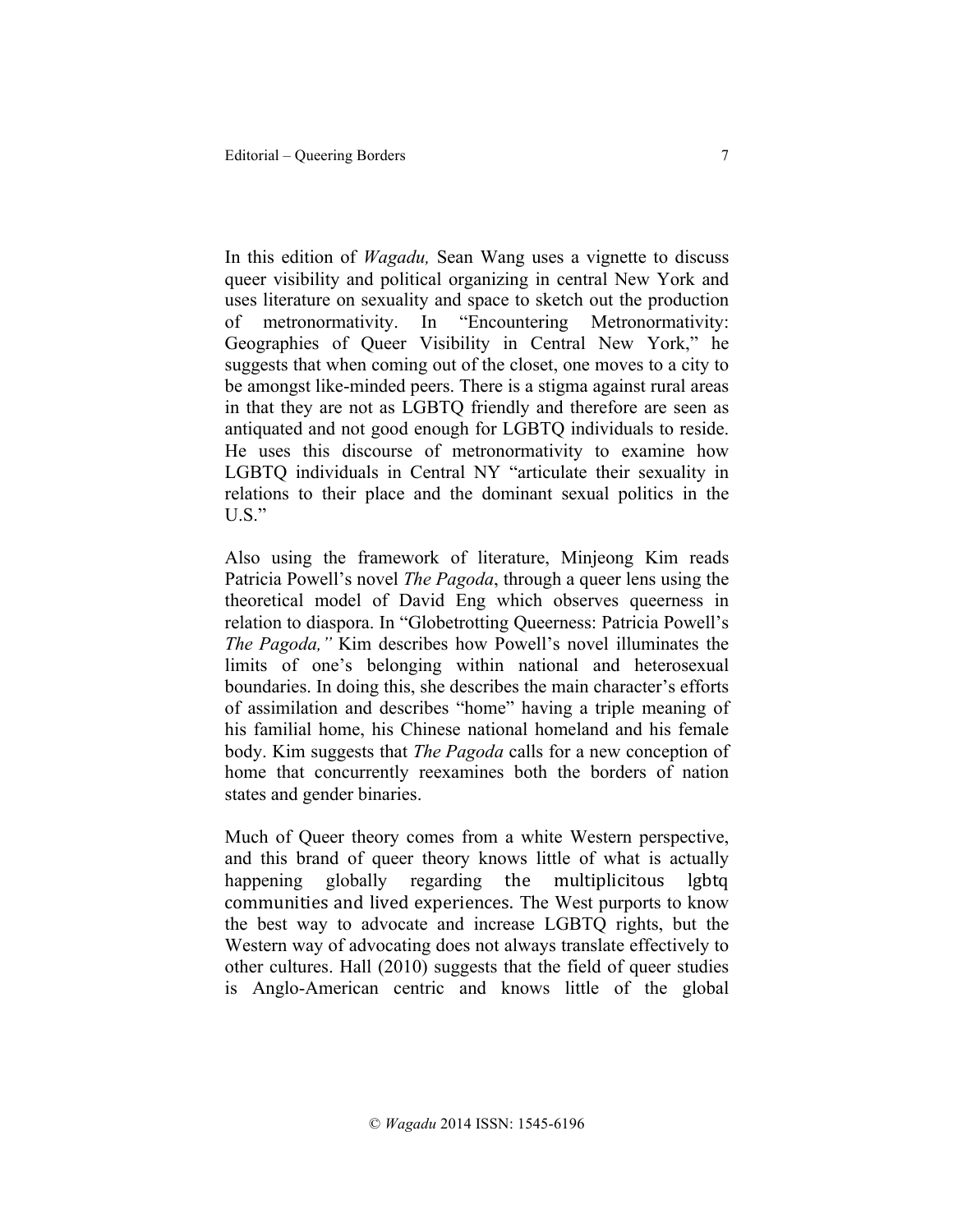community. In his attempt to publish an anthology of queer theory, he ran into major barriers. First, there is no bibliography or database of global queer research due to the interdisciplinary nature of the field in English or any other language. He found that doing a thorough review of literature was nearly impossible partly because the word *queer*, as understood in queer theory, is not translatable across languages and cultures. In regards to translation, professors and students are predominantly monolingual and there is little monetary incentive for publishers to translate and publish anthologies of queer theory. Hall (2010) also considers the seemingly simple issue of defining the term *queer.* The term, which was reclaimed from a derogatory slur, to a label of pride, can be used as a broad social identifier or a term based in poststructuralist theory. When used within the more narrow definition, Hall acknowledges that queer research by non-Anglophones and from developing countries, which represent stories of practical, rather than theoretical works, is lost. Hall believes that queer studies can benefit from a "global diversity of belief and perspective …especially when it challenges some of the field's core tenets" (2010, p.74). Hall also discusses the difference in prose between theorists and social activists: There may be important research from a social activist that does not meet the writing standards of a theorist credentialed from an Ivy League University however, that social activist's work should be as important as the professor's work. In the field of queer studies, there "is a gulf between what happens in the Anglophone, privileged-class, queers studies arena and the rest of the world" (Hall, 2010, p. 76). Because of the West's contracted ideals of sophistication, and this dismissal of other's works, queer theorists are often seen as "jerks" to the rest of the world (Hall, 2010).

Hall's difficulty in compiling an anthology of queer theory poses a challenge to a universal curriculum of queer studies. In fact, there is debate as to the benefits of queer studies all together. One could see the inclusion of queer studies into a curriculum as participation in the marginalization of the LGBTQ community as the Other: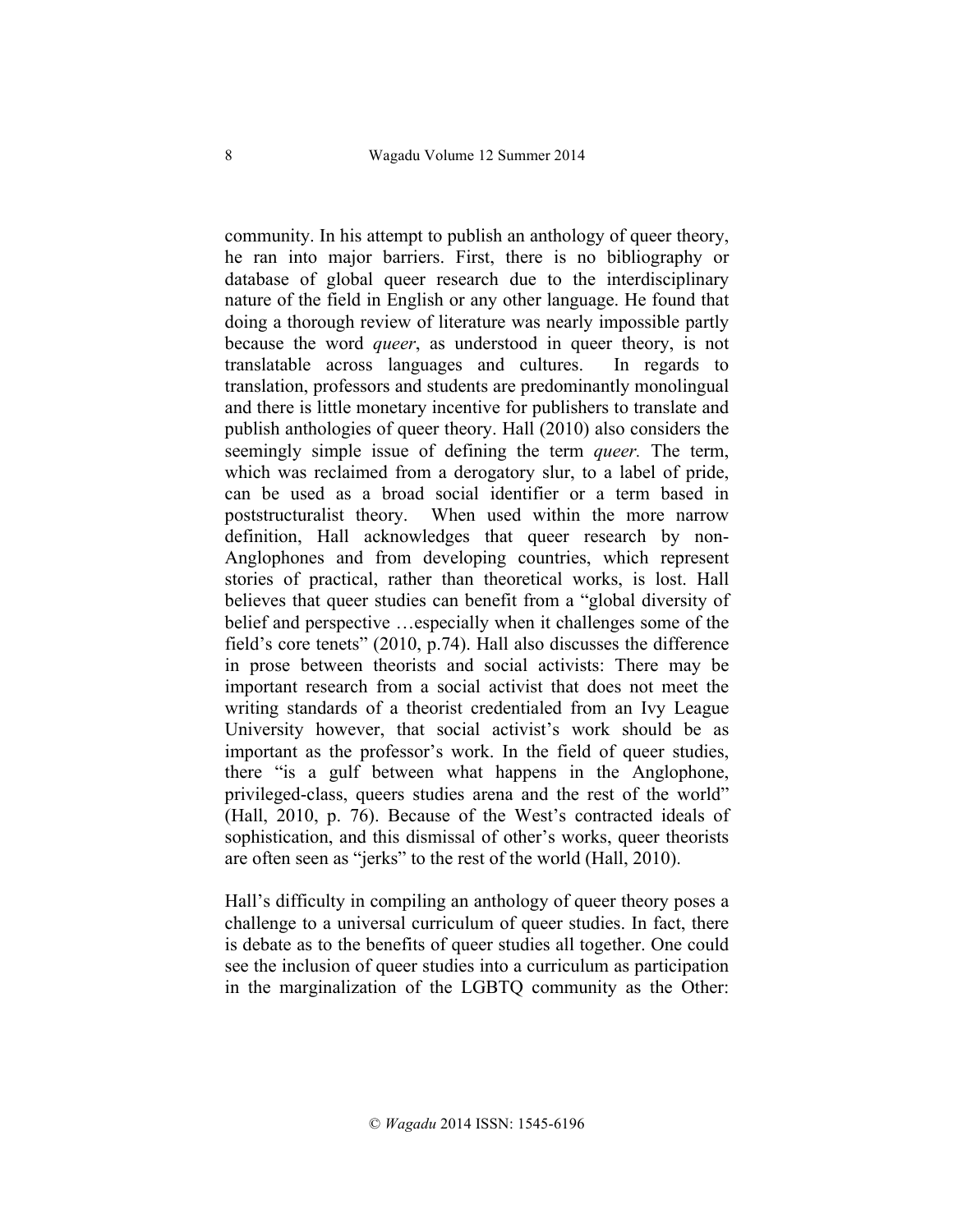which is to promote a binary of heterosexual (norm/privileged) versus homosexual (deviant/marginalized). Alternatively, one might see the importance of including queer studies into the curriculum to normalize instead of marginalize the LGBTQ community. O'Connell discusses the narrative of higher education as being heterosexist and he argues that "truly vital and ethically sound programs must work against marginalization, which means, among other things, that they must promote the cultivation of gay and lesbian and queer studies" (O'Connell, 2004, p. 79).

O'Connell (2004) considers stories that are being told in general education curricula that marginalize the queer community and how queer studies can be favorably included into those stories. He examines three types of curricula: First, if a curriculum educates through a capitalist story, which sees education as preparation for the marketplace, an inclusionary curriculum "might prepare people to work in an increasingly pluralistic environment". Second, if educating through a cultural story, promoting assimilation, an inclusive program might "make a place at the table out of allegiance to certain Western ideals, such as commitment to the free exchange of ideas." Last, a program that educates through reason and science, might now "find it most reasonable to hold themselves accountable to challenges that they are being unreasonable" (O'Connell, 2004, p.82-83).

When queer studies "ghettoize" themselves as one pole of the binary, this continues the heterosexist narrative, but when the core curriculum steps outside of that binary and adds a third party that encourages advocacy for social justice, queer studies narrative will no longer be ghettoized, it will be just one part of the curricula. (O'Connell, 2004).

Not all higher education settings have a comprehensive queer studies curriculum, but LGBTQ focused courses exist on many college campuses. Within this volume of *Wagadu*, "Transformational Learning: Influence of a Sexism and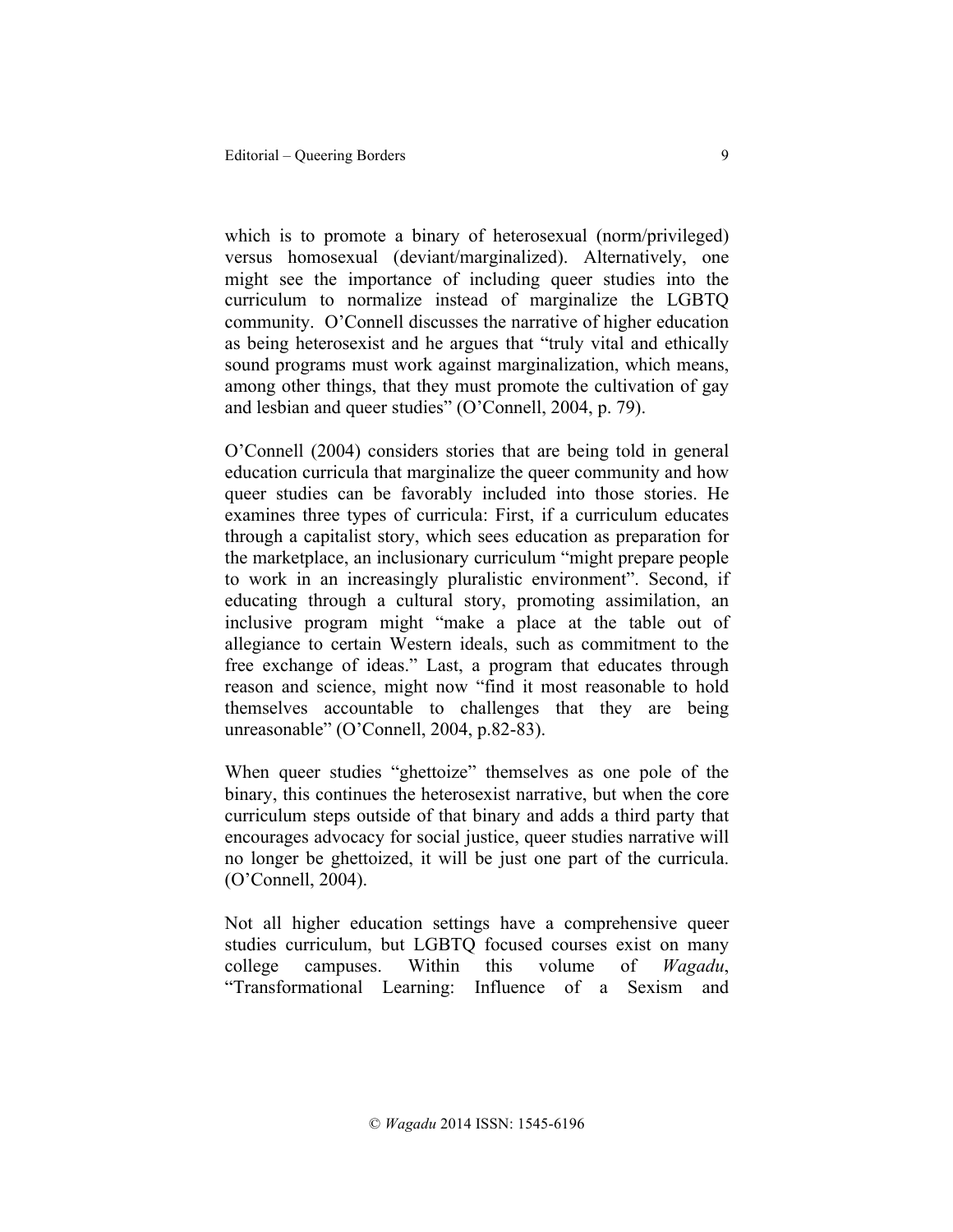Heterosexism Course on Student Attitudes and Thought Development" is a research study by Ouellette and Campbell that examined students' attitude adjustment based on completion of a college course about prejudice and discrimination against homosexuals and women. The study specifically measured, attitudes towards gays and lesbians, modern sexism, and feelings of social dominance and the authors used an anti-obese attitudes scale as a control measure. The article also includes personal reflections that assessed the stages of students' thought development in regards to prejudice and discrimination. The authors found that the course lead students to significantly decrease negative attitudes towards gays, lesbians, and held fewer sexist beliefs compared to the control group. The course also lead to decreased feelings of superiority over those in marginalized groups, which challenges underlying notions of power and privilege. Ouellette and Campbell found that students' thought development matured as they learned new information and gained new perspectives from the course content. The authors suggest that courses such as this are a tool for decreasing students' attitudes of social dominance and assist in opening their worldviews.

In the late 1990's Herr found that homophobia and a heterosexist culture in schools was detrimental not only to individual students but to the school as a whole (1997). She discussed homophobia as a social constructed, school wide problem (1997). Across the globe, and 10 years later, Ferfolja (2007) found similar problems. Although non-heterosexuality has become more accepted in New South Wales, Australia, Ferfolja found that there was an implicit heterosexist culture that existed within some schools. Both Herr (1997) and Ferfolja (2007) stress the need for schools to be proactive in order to provide a safe and just education for all students. Homophobia and heterosexism in schools is a transnational issue confirming that immersing LGBTQ studies beginning in primary school and continuing in secondary school and higher education is imperative.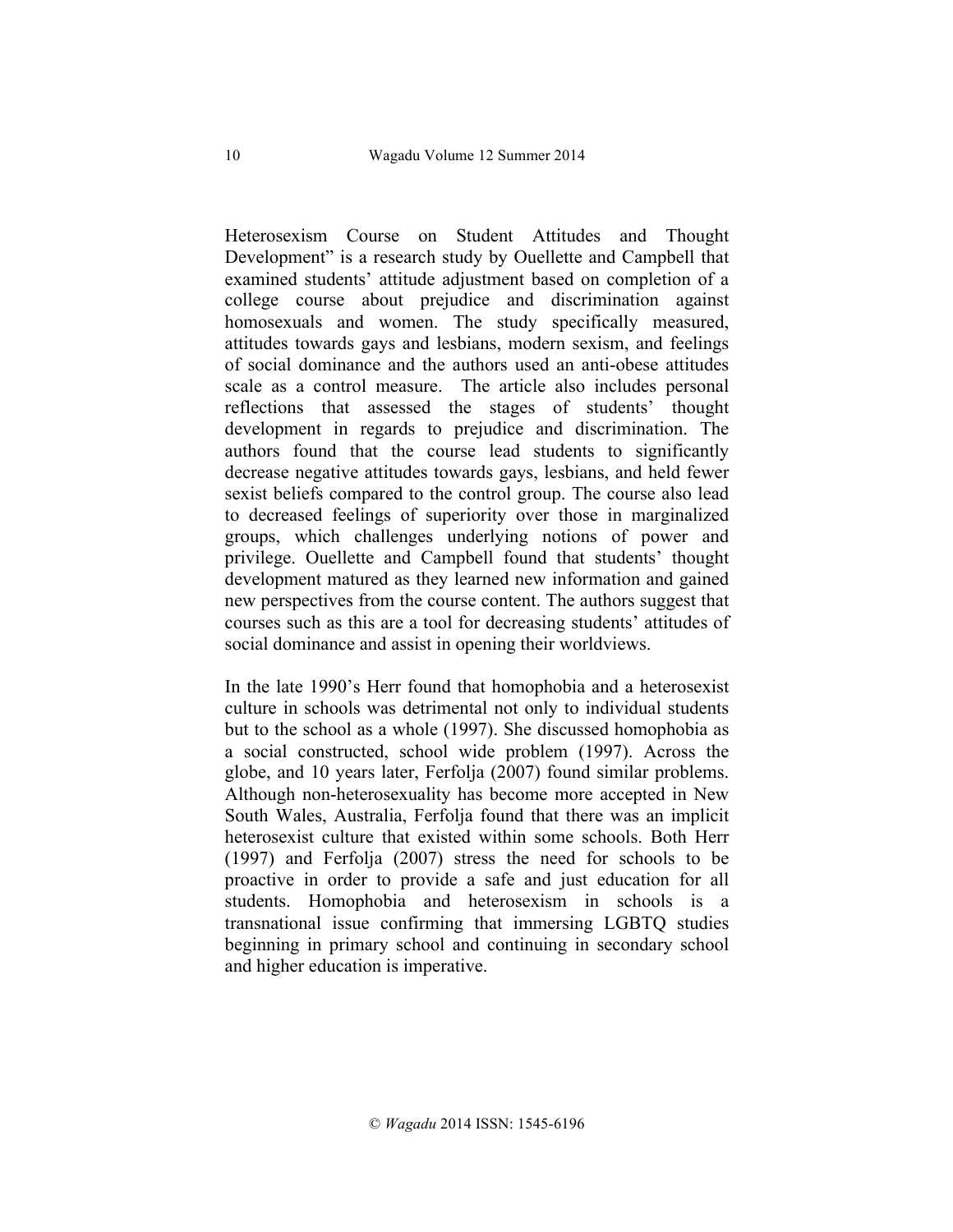In her current article in this edition of *Wagadu*, Cynthia Benton advocates for inclusion of LGBTQ studies in the school setting. In "The Profession Feminism Left Behind: Heterosexism in Schooling and the Teaching Profession," she examines the interrelationship of teacher dispositions and identity, student socialization, school environment, and the content of curriculum on heterosexism in schools. Benton explores current curricula and social programs that have lessened the heterosexist norms that still exist in schools. She argues that it is crucial that teachers do not look to historic, heterosexist curricula and methods; it is their job to advocate for and recreate an equitable learning environment for all students.

Although women play a major leadership role in education, they (especially young women) are not often recognized as key players in politically motivated change including LGBTQ equality. However, feminist zines are educational conduits born from the alternative press of previous feminist movements that are lead by young women. Another example of taking LGBTQ rights global, these zines are do-it-yourself publications with no guidelines or rules in which people can describe their lived experience that is habitually suppressed by mainstream society (Zoble, 2009). Zines were originally self-published by individuals or groups as photocopies of handwritten or typed stories and poetry, which used clip art or other forms of artistic expression. They were a method of searching for a like-minded and often activist community around challenging patriarchal ideals in society. They have transformed into electronic zines (e-zines) and blogs, which are easier to produce and disseminate. From the riot grrrl movement of the 1990's, came zines created by college educated, middle to upper class, white, young women who were criticized for a lack of critical consciousness as they ignored their white privilege (Zoble, 2009). In the 2000's zines have begun to examine issues of the LGBTQ community: Zines have been used to "create an oppositional history and an alternative to the narrow and distorted mainstream representation of women, queer people, and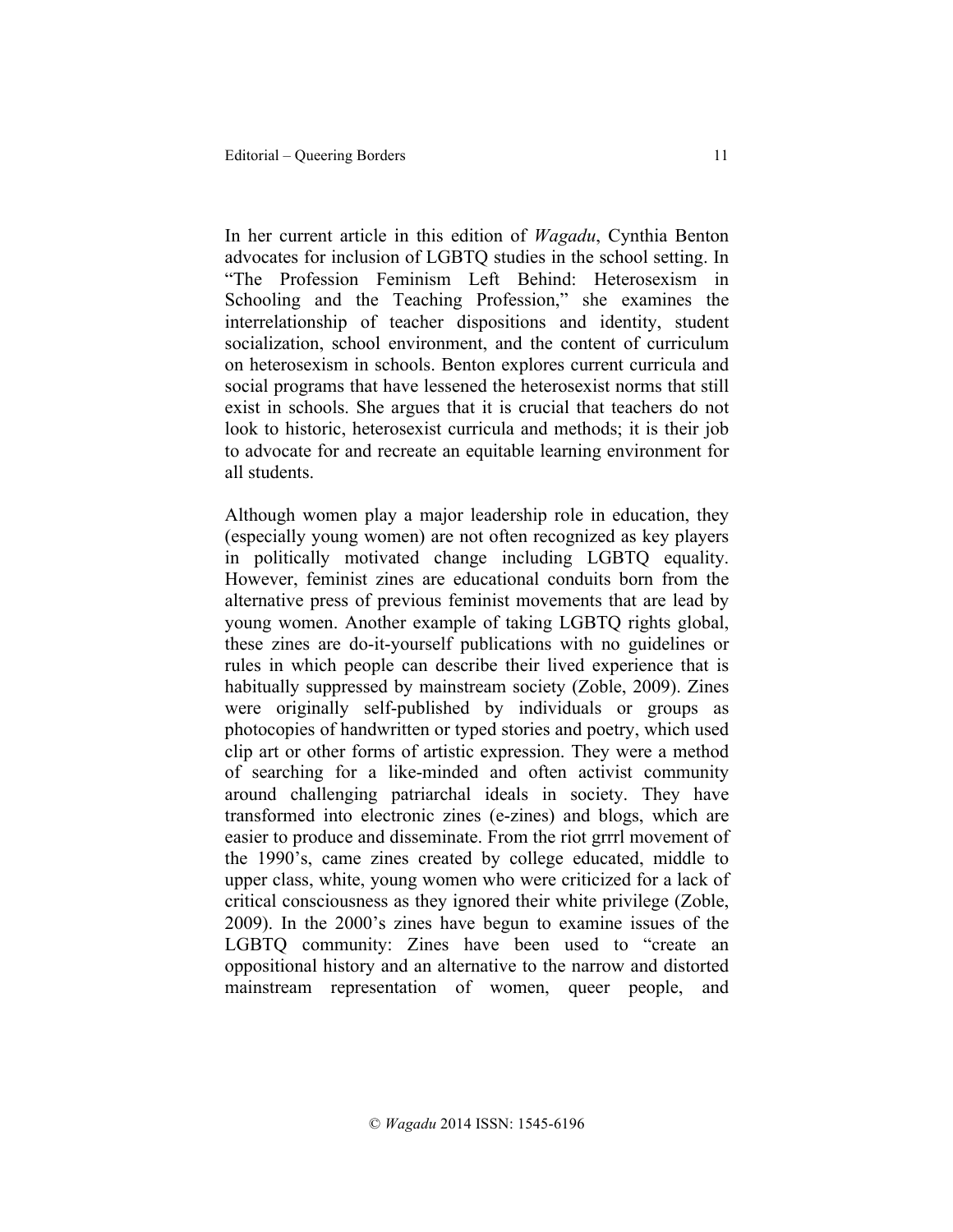transgender people, an alternative that reflects and resists their cultural devaluation" (Zoble, 2009, p.5). Zoble stresses that this type of media is "VITAL" to create social change. Research about zines is mostly focused on English-language zines so Zoble (2009) created an online resource of international zines, which includes more than two thousand feminist zines from 43 countries in 15 languages. There is a vast potential for transnational networking, including that of LGBTQ rights and Queer studies. Zoble recognizes the lack of self-reflection of the homogeneous, privileged group of zinesters and acknowledges that little is known about zines in non-Anglophone countries. According to Zoble, "it is necessary to look outside personal frameworks and see what work is being done elsewhere to create connections an make local efforts known" (2009, p.8).

A paradigm shift from global heterosexism to a social and legal culture of equity and inclusiveness for difference is the goal of a global Queer community. Many universities and activist groups are arguing for a global queer community and movement for rights, protection, and freedoms for members of LGBTQ communities. However, as previously recognized, queer studies and LGBTQ activism are produced by and for a homogenous audience that doesn't generally consider issues of women, racism and classism. Nonetheless, members of the LGBTQ community and their allies are challenging global heterosexism. This "Queering Borders" edition of *Wagadu* explores the possibility and existence of a global queer community through the works of Zheng, Olson, Wang, Kim, Ouellette and Campbell, and Benson. Regardless of the topic or whether from a practical or theoretical perspective, all authors have challenged the current paradigm of heteronormality that exists locally, nationally and/or globally.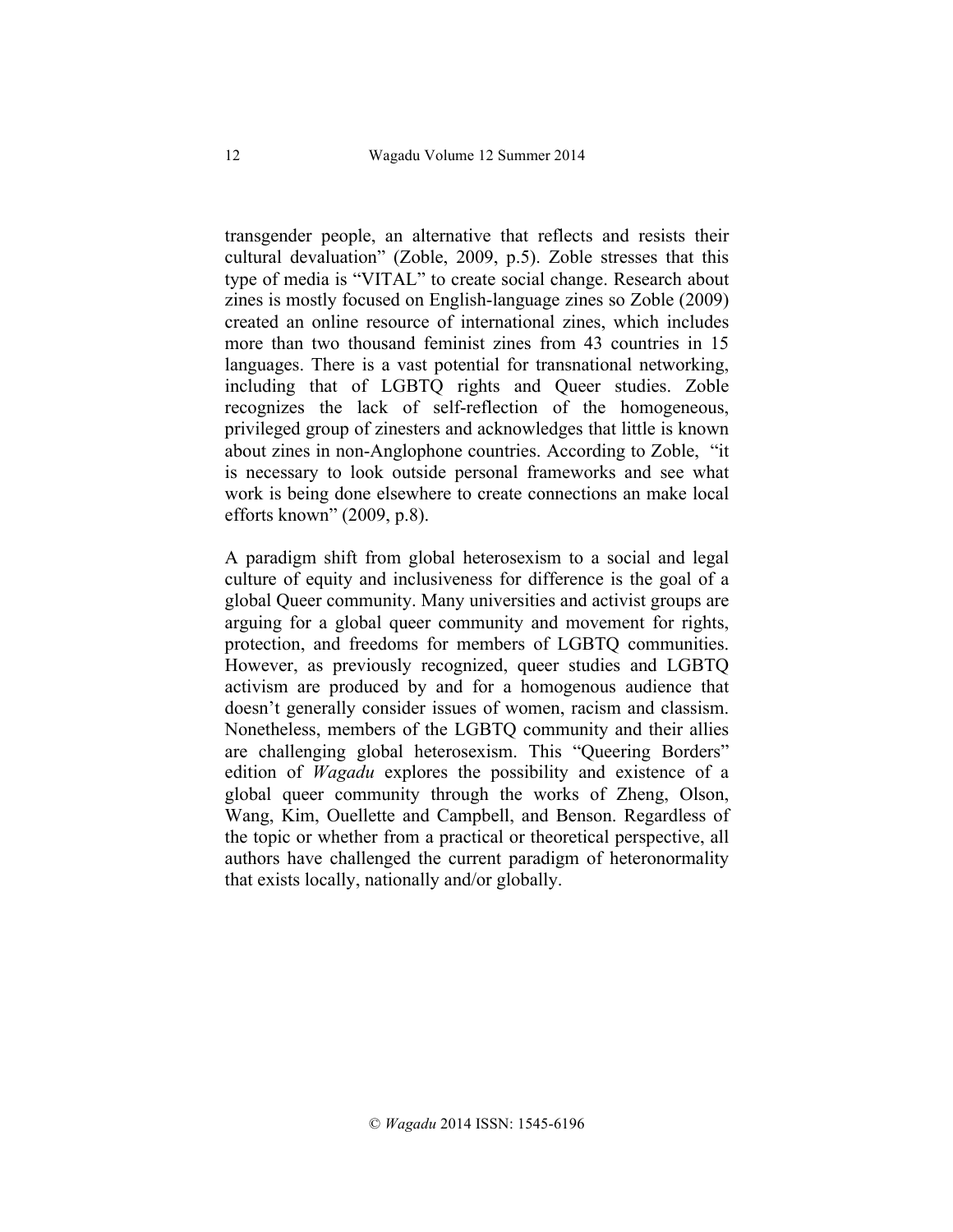## **References**

- Ferfolja, T. (2007). Schooling cultures: Institutionalizing heteronormativity and heterosexism. *International Journal of Inclusive Education, 11*(2), 147 – 162.
- Hall, D. (2010). Can we teach a transnational Queer Studies?. *Pedagogy*, *10*(1), 69-78.
- Herr, K. (1997). Learning lessons from school: Homophobia, heterosexism, and the construction of failure. *Journal of Gay & Lesbian Social Services, 7*(4), 51-64.
- Jackson, P.A. (2009). Capitalism and global queering: National markets, parallels among sexual cultures, and multiple queer modernities. *GLQ: A Journal of Lesbian and Gay Studies, 15*(3), 357-395.
- Johnson, E.P. (2001). "Quare" studies, or (almost) everything I know about queer studies I learned from my grandmother. *Text and Performance Quarterly, 21*(1), 1-25
- LeBlanc, F. (2013). *Sporting homonationalism: Russian homophobia, imaginative geographies and the 2014 Sochi Olympic games.* Paper presented at the Sociology Association of Aotearoa New Zealand Annual Conference, Auckland, NZ.
- Lee, W. (2003). Kuaering Queer Theory: My autocritography and a race-conscious, womanist, transnational turn. *Journal Of Homosexuality*, *45*(2-4), 147-170.
- O'Connell, S. P. (2004). Telling tales in school: A queer response to the heterosexist narrative structure of higher education. *Journal Of Homosexuality*, *47*(1), 79-93.